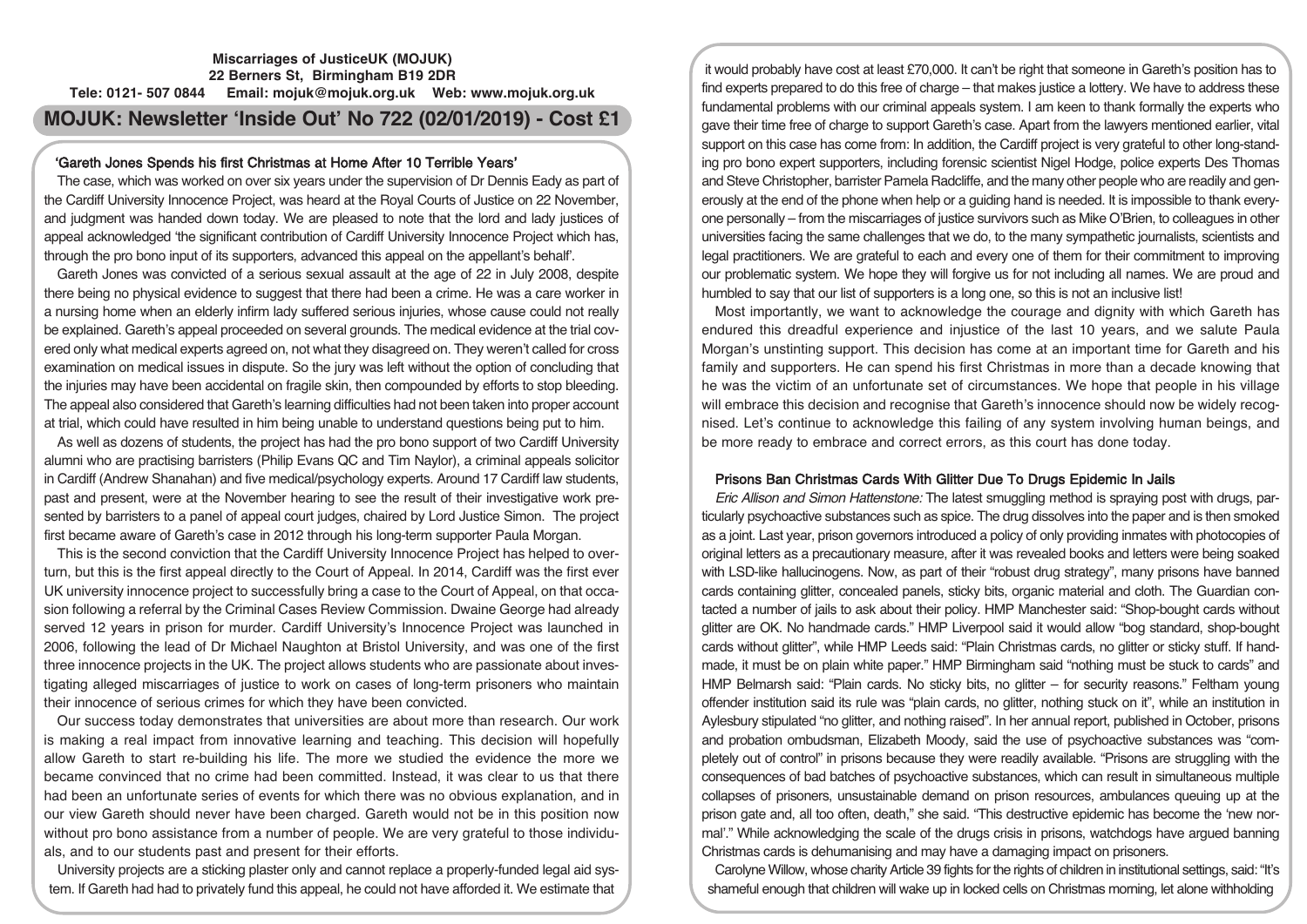cards from family and friends. This is yet another kneejerk government response to understaffing." Frances Crook, the chief executive of the Howard League for Penal Reform, said: "Christmas is a particularly hard time for people in custody and anything that can alleviate the distress should be done. Drugs and consequent debt are real challenges, but it is humanity that will reduce demand, not just security."

The Ministry of Justice said: "The safety of staff and prisoners is absolutely paramount. A number of prison governors have decided to intercept Christmas cards to prevent them being used to smuggle in dangerous psychoactive substances. "Photocopies are usually provided to prisoners so that they still see the messages sent from their families and friends." The MoJ stressed that this action had been made by individual prison governors and was not mandatory. The Scottish Prison Service told the Guardian there were no restrictions on the types of Christmas cards allowed in its jails.

#### CPS Thought No Jury Would Accept Natalie Connolly Was Murdered

Barbara Ellen, Observer: Natalie Connolly, mother of one, would have been 28 this year. There you go – some overdue humanisation for Connolly, whose brutal death in 2016 has been in the news. Elsewhere, Connolly has been portrayed as a woman who liked "rough sex", so much so that she died for it, at the hands of her partner, John Broadhurst, a millionaire property developer. Wanting to "teach her a lesson" (for sending photos to other men), Broadhurst "lost it" and inflicted around 40 injuries on the heavily intoxicated Connolly, including fracturing an eye socket and severe internal trauma; he also sprayed bleach on her face because "he didn't want her to look a mess". Connolly was left bleeding at the bottom of the stairs. When Broadhurst finally called for an ambulance, he described her as "dead as a doughnut", a phrase filled with chilling disrespect.

Doubtful of achieving a guilty murder verdict, the Crown Prosecution Service reduced the charge to manslaughter. Broadhurst pleaded guilty – effectively to not ringing for help quickly enough. He could be out within two years. Well done to the former solicitor general Harriet Harman for officially querying this outcome, but what was the CPS thinking – perhaps something along the lines of: "Any conviction is better than nothing"? Did it really not trust a jury to be convinced of intent in this instance? If not, exactly what would it take for a woman's violent death at the hands of her partner to be called murder?

The recent census on femicide reported, among other things, that 139 women died as a result of male violence in 2017, with three-quarters of the victims knowing their killers. In Connolly's case, much has been made of her sexual predilections, but, really, so what? It doesn't mean that she fantasised about being beaten, killed or leaving her young daughter motherless. Besides, rough sex means different things to different people, and even very serious BDSM practitioners would have a safe-word to stop things going too far. This overplayed rough sex angle comes across as cynical victim-blaming – it fails to explain 40 injuries and bleach sprayed on her face.

Then another disturbing thought – that the CPS might have a point. That extreme violence against women by their partners, even when it results in death, remains so systemically downgraded in this country that trying for a guilty murder verdict could result in men such as Broadhurst walking free. It's as though we've been "groomed", en masse, as a society to keep accepting the historical fallacy of domestic violence as a non-serious issue. Increasingly, there's an argument for losing the word domestic altogether and just calling it what it is – violence, mainly against women, usually extreme, and all too often fatal. In the meantime, how many more killings of women are going to be demoted to manslaughter for the sake of, what – improved conviction stats? In cases such as these, if British courts and jurors can't be trusted to deliver true justice, what hope is there?

## Judges Duties on Hearing Appeals

Emphasised: That, fundamentally, each of the grounds of appeal is, properly, to be viewed and evaluated through the prism of each party's inalienable right to a fair hearing. Bearing in mind the context of this appeal, it is appropriate to formulate some general rules, or principles. It is important to emphasise that these are general in nature, given the unavoidable contextual and fact sensitive nature of every case.

(i) Independent judicial research is inappropriate. It is not for the judge to assemble evidence. Rather, it is the duty of the judge to decide each case on the basis of the evidence presented by the parties, duly infused, where appropriate, by the doctrine of judicial notice.

(ii) If a judge is cognisant of certain evidence which does not form part of either party's case, for example as a result of having adjudicated in another case or cases, or having been alerted to something in the news media, the judge must proactively bring this evidence to the attention of the parties at the earliest possible stage, unless satisfied that it has no conceivable bearing on any of the issues to be decided. If the matter is borderline, disclosure should be made. This duty may extend beyond the date of hearing, in certain contexts.

(iii) The assiduous judge who has invested time and effort in reading all of the documentary materials in advance of the hearing is entitled to form provisional views. Provided that such views are provisional only and the judge conscientiously maintains an open mind, no unfairness arises.

(iv) Footnotes to decisions of the Secretary of State are an integral part of the decision and, hence, may legitimately be considered and accessed by Tribunals.

(v) If a judge has concerns or reservations about the evidence adduced by either party which have not been ventilated by the parties or their representatives, these may require to be ventilated in fulfilment of the " audi alteram partem" duty, namely the obligation to ensure that each party has a reasonable opportunity to put its case fully. This duty may extend beyond the date of hearing, in certain contexts. In this respect, the decision in Secretary for the Home Department v Maheshwaran [2002] EWCA Civ 173, at [3] - [5] especially, on which the Secretary of State relied in argument, does not purport to be either prescriptive or exhaustive of the requirements of a procedurally fair hearing. Furthermore, it contains no acknowledgement of the public law dimension and the absence of any lis inter-partes.

#### Recent Developments in Extradition and Prison Conditions

On 11 December the Chief Magistrate sitting at Westminster Magistrates Court concluded that there were no bars to extradition and referred Mr Mallya to the Secretary of State to decide on his extradition. The Secretary of State has limited powers and rarely refuses extradition when it is ordered by the court. It is no surprise that Mr Mallya yesterday confirmed that he will apply for leave to appeal the Magistrates Court decision to the High Court. Mr Mallya argued many points against extradition but this article is concerned with his arguments that relate to prison conditions; Article 3 of the ECHR (the right not to suffer torture or ill treatment) and assurances in extradition proceedings. Mr Shmatko was wanted by the Russian Federation. The Chief Magistrate concluded that, despite providing evidence of torture when he had previously been detained, his case could be sent to the Secretary of State because of assurances offered by the Russian Federation with regards to prison conditions.

On appeal the High Court did not agree and discharged the extradition request concluding that extradition is barred on Article 3 grounds. The High court had grave concerns about the ability to independently monitor prison conditions in Russia once an individual was extradited, especially given the fact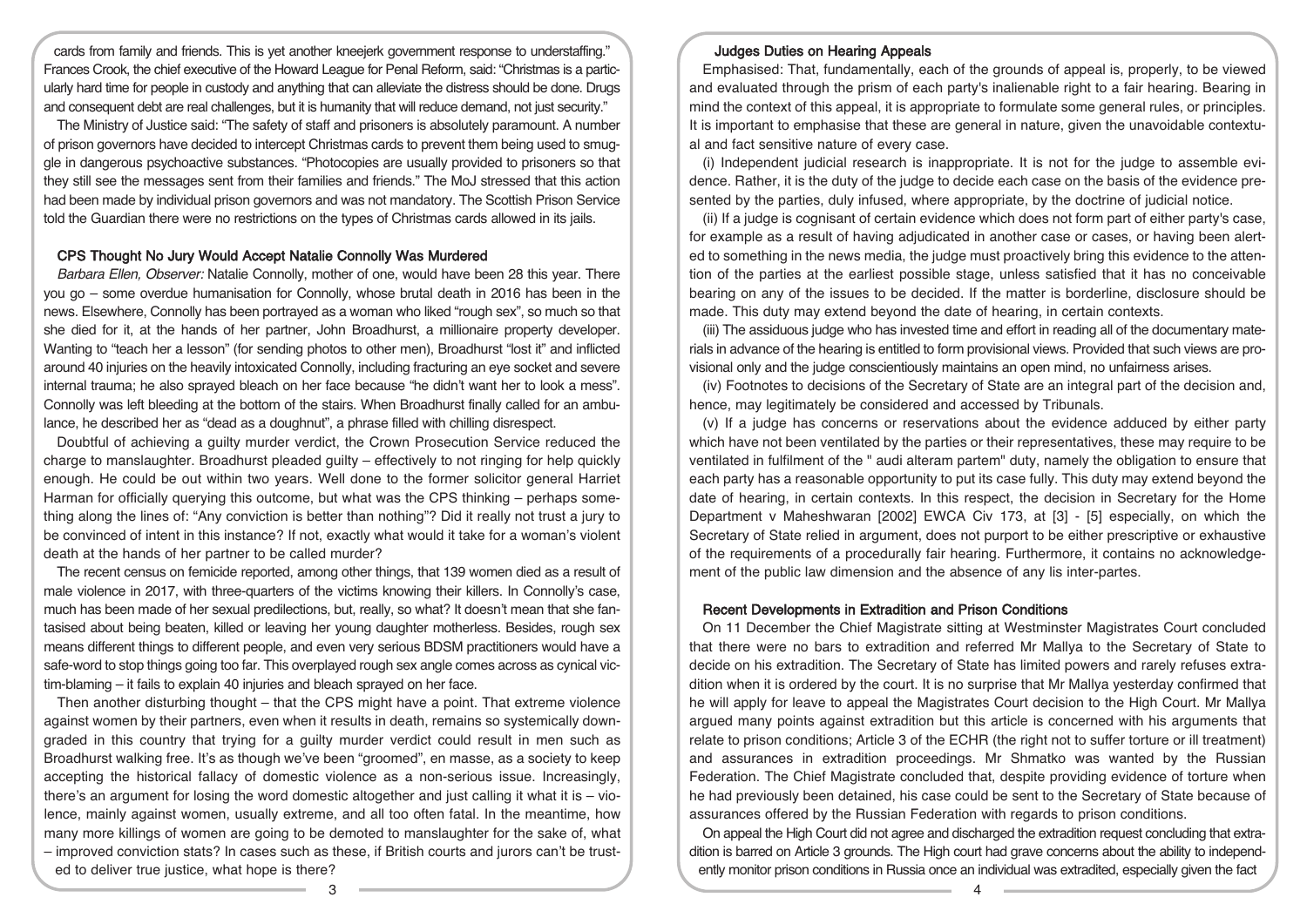that the monitoring unit has largely become populated by those who lack independence and the Russian authorities have "staged" visits by independent UK experts when they have attempted to monitor prison conditions for court reports. Unlike India, the Russian Federation do allow access to prison experts, but they have made such adjustments to "impress" experts such as staging rock concerts or removing hundreds of prisoners before the inspection, the inspections should carry very little weight. Fortunately the High Court has taken this point on board. Shmatko v The Russian Federation [2018] EWHC 3534 (Admin) (19 December 2018) Whether or not Mr Mallya can take any comfort from the Shmatko appeal is questionable given that these are fact specific rulings and Shmatko's case largely focussed on the inability to monitor prison conditions when there were grave concerns about them.

The Indian Position: Before 2018 the Indian Government rarely succeeded in having individuals extradited from the UK largely due to the UK court's concerns about treatment in India once extradited. These concerns primarily focussed on the appalling prison conditions reported on by those experts allowed access to inspect. In recent years the Indian Government has refused to allow inspections of prisons by UK experts for the purpose of providing expert reports in extradition cases. Westminster magistrates court took a robust view and drew adverse inferences if prison inspections were refused. This all changed with the Mallya case.

In the Mallya Case, the defence prison expert was refused access to inspect the prison where Mr Mallya would be held and had to rely instead on publicly available reports and his experiences of prisons in other Indian states. In contrast, the Indian Government, who clearly had no difficulties with access, provided numerous photographs over time and a video of the newly decorated cell where it was assured Mr Mallya would be detained, which, if convicted, could presumably be many years. Assurances were also given regarding the conditions in which Mr Mallya would be kept and the possibility of him having access to his own doctor and food from outside.

The Court accepted the Indian Government's assurances and did not accept that the specific conditions in which Mr Mallya would be held violated Article 3. Although the Chief magistrate did not state this, it was presumably accepted that, but for the assurance with regards to prison conditions and access to private doctors, extradition could not take place. The court heard evidence that the general parts of the prison which had capacity for 804 in fact held 2801 and the prison hospital was "overflowing". It is of concerns that the cell highlighted in the video and photographs had clearly had a "makeover". This was not a "staged" visit of Russian standards, but it will be interesting to see how the High Court views this.

How reassuring are assurances: trends in UK Extradition: Requesting States are increasingly relying on assurances but is this the correct way to approach extradition? The House of Lords in their assessment of the Extradition Act expressed grave reservations about the increasing use of assurances to offset the risk of extradition leading to human rights abuses. Assurances are almost impossible to monitor; once an individual is extradited they may well lose their ability to speak out or have their complaints heard, and are in an isolated and vulnerable position. If they are not British citizens the British Embassy has no power to visit to monitor treatment. If they are British citizens, the Embassy has insufficient resources to monitor in a meaningful way. Assurances are not regulated and it is down to bodies like Fair Trials international or family members and local lawyers to highlight any breaches of assurances. But this is a slow mechanism and little reassurance for the individual who has been extradited. Many of those who are extradited are detained for years after extradition. Who monitors those assurances or who can guarantee the assurance can be complied with if resources, personnel, political will, reduces over time? The Judges in the Shmatko appeal were whole

heartedly alive to this issue and did not accept that individuals could be left in such a vulnerable position on extradition when there was clear evidence of abuses in the prison system.

Extradition operates on the basis of mutual international cooperation. It is a two- way process. To refuse extradition to a country may mean that a UK request is not honoured. It is of note that Westminster Magistrates Court has heard from numerous experts regarding the appalling nature of prison conditions in countries such as Russia, yet assurances are accepted and extradition ordered to ensure that UK does not become a "safe haven". Membership of the Council of Europe has almost made those countries immune to criticisms regarding prison conditions by the courts on the basis that members of the Council will comply with assurances. The same now appears to apply to countries where human rights concerns exist but there is an extradition arrangement, such as India.

However, following the Shmatko ruling in the High Court, the Courts may well be less willing to accept assurances from Members of the Council of Europe where it can be clearly demonstrated that Article 3 will be violated and assurances cannot be complied with. The High Court did not "reconsider the benefit of doubt afforded to the Russian Federation in cases of this kind" as they did not feel the need to, given their clear conclusion that Article 3 would be violated due to the lack of independent monitoring of the prisons, but the events of Salisbury must have weighed on their mind.

Have assurances Run Their Course? Arguably, rather than accepting assurances, a way forward to ensure improvements in prison conditions and non violation of human rights abuses for all those detained, not just those to be extradited, would be to refuse extradition until prison conditions are improved. This would have to be on a case by case basis and with the benefit of expert evidence, but it could have a powerful impact. Commission for the prevention of Torture (CPT) reports and pilot judgments have seen prison conditions improve, but more could be done through international pressure. Mutual cooperation is not only about the efficient administration of justice, but also the raising of standards to ensure that all those sharing the fate of individuals protect their basic human rights in the process. Robust judgments in the extradition arena could well play a role in this. Maybe the Shmatko judgment is a start.

## JENGbA Campaign Update From Gloria Morrison

For the lirst time I can remember I didn't attend the Royal Courts of Injustice for an appeal for one of our cases a few weeks ago. As I live in London it is easy for me to go to the Court. The reason is I simply detest the place particularly after attending Kelvin Horlock's and Laura Mitchell's in November. Kelvin's case was heard by Lady Hallett and 2 other judges who frankly need to go back to Law School (words of Felicity Gerry QC) and he was refused. That was shocking enough and then the first CCRC referral to the Court of Appeal Laura Mitchell was heard the next week. Laura was seen trying to defend her boyfriend after an altercation - she is a petite young woman, who was training to be a midwife and had a young son. However Lady Hallett once again deemed that Laura's actions in shouting and punching two 6ft men meant she was responsible for the assault which resulted in his death, six minutes later on the other side of the car park. something she did not even witness let alone contribute to.

Rodney's was also denied. So we finally know that Jogee solved nothing. The court of appeal are simply 'in denial' (which is what they call prisoners who maintain innocence) that there has been a problem with joint enterprise cases for the past three decades. They are refusing cases such as Laura's and Kelvin's because the facts are so strong that neither are guilty of murder and they are trying to keep their legal dirty linen secret. As we all know the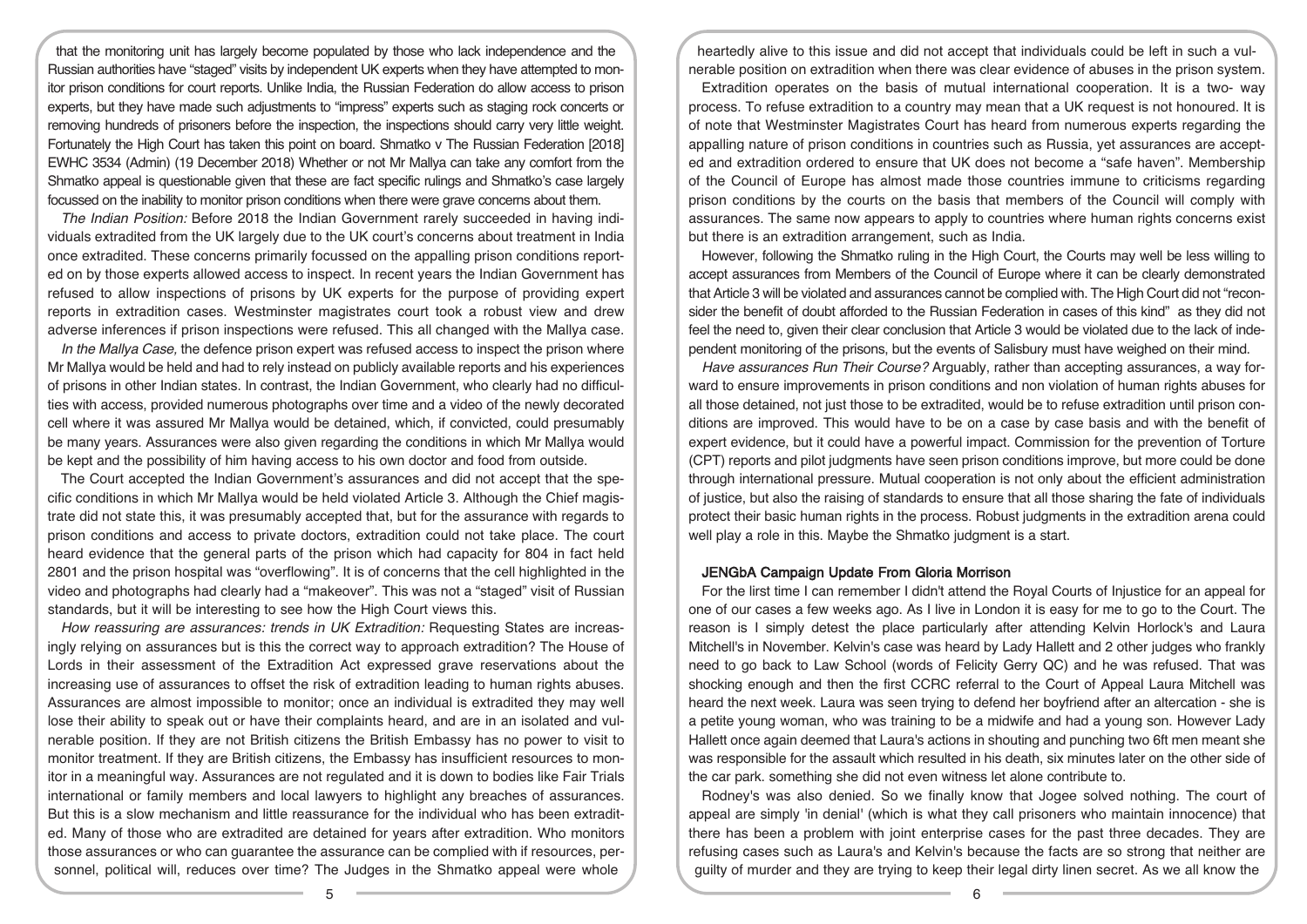criminal justice system is scewed towards a wrongful conviction but it seems that it is now so corrupt that we are back to the 70's and 80's when the Birmingham Six, Guildford Four and McGuire Seven were convicted using little or no evidence, just mere association.

We have come full circle and the only way JENGbA will achieve justice is like they did, through political and public pressure. The outside campaigners have come to the conclusion that we have been duped. We believed that the Supreme Court decision in 2016 R v Jogee would mean that wrongful convictions would be overturned but it has all been a ploy to shut us up. We hadn't stopped campaigning but we really believed the Courts would do the right and legal thing and accept joint enterprise convictions were simply unsafe! But no, they couldn't do that because if it got reported in the papers that a trainee midwife, a young mum who wanted to help bring life into the world was not actually a murderer then people would start to realise how archaic and outdated our criminal justice system actually was and that while it continues to use joint enterprise in the way it has, it is simply not lit for purpose.

So our fight is entirely political now and I am glad I do not have to go back to that infernal court that doesn't care about justice they only care about their image and we must expose them. Kelvin and Laura's decisions have sent shock waves through the legal system especially with those lawyers and QCs who have been hardened lighters for change. But at least we now know categorically where we stand. The fight is political and once it is explained to MP's they are shocked and willing to support us.

So as you know we have asked you before, write to your MP ask them to contact us. We are going to set up an All Party Parliamentary Group on Joint Enterprise and other miscarriages of Justice for an urgent reform of the Criminal Justice System and an Inquiry into our goo plus cases. And it is back on the agen¬da we are getting new families every week. Ask your MP why the MOJ does not store data on joint enterprise as we were promised they would in the Justice Select Committee Inquiry in 2013. Ask them to visit you. But most of all do not give up. JENGbA has a fantastic reputation and we are considered one of the leading campaigns for Justice by MPs and lawyers alike. We will not give up and we need to know that you won't either.

## Australia: When We Put Children In Prison We Condemn Them To Fail

The youth detention centre in Alice Springs is a short walk from the adult prison. When the children turn 18 they "graduate" and get shifted a couple of minutes down the road to the place where some of them will spend large portions of their adult lives. This graduation alone should make it clear that there is something fundamentally broken with a criminal justice system that catches children and spits adults out into the prison system. The fact that it feels normal – even inevitable – to many of these young people that at some point they'll move up the road to the "big house" is surely one of the clearest indications that we've failed these children. He reassured me that it was better anyway at the big house; they get more time outside of their cells and in the prison yards.

A 2005 study found that 90% of Aboriginal and Torres Strait Islander youths who appeared in a children's court went on to appear in an adult court within eight years. Over a third of them received a prison sentence later in life. Just as predictable as the cycle that churns children through youth detention and pumps them into adult prisons are the factors that push these kids into the criminal justice system in the first place.

Children in out of home care are 16 times more likely to end up in the criminal justice system than the rest of the population. Many children are locked up on remand because their families are living in insecure housing or homelessness and there is nowhere else for the courts to send them. A

Victorian snapshot survey of kids in custody found that 62% of the young people had been expelled or suspended from school. Rates of mental illness and disability are higher than in the general community. Aboriginal or Torres Strait Islander children are grossly overrepresented – in the Northern Territory every single child in youth detention is Aboriginal. And by actively promoting law and order strategies such as increased policing, stricter bail conditions and more punitive sentences, governments are not just failing to prevent children (particularly Aboriginal children) from entering the broken criminal justice system, they are actively driving them to it.

The youth detention centres in Alice Springs and Darwin are reportedly understaffed and plagued with critical incidents. Earlier this year the official visitor called for the Alice Springs youth detention centre to be shut down after finding evidence of assaults, children subjected to long lockdowns and six children sleeping in a cell designed for two. As evidence delivered at the royal commission revealed, children were routinely locked in their cells for days on end. They lose their tempers and break things. They try to break out. There are child on staff incidents. There are staff on child incidents. The children are then charged with more criminal offences for behaviour that is entirely predictable and entirely explicable. It becomes painfully clear that we've locked these children in a catch 22.

When these children are released (often with unrealistic conditions that they will fail to meet, be re-arrested and sent straight back in) they carry the memories of being treated like animals with them into the outside world. They absorb into their muscle memory the frustration and powerlessness of being trapped, being denied phone calls to family, being denied access to school and spending hours and hours with nothing to do. One child told me that he was trying very hard to stay out of trouble but he could feel himself getting "hot" behind his eyes. He had been locked in his cell for four days.

Recently there was an incident at the Don Dale youth detention centre that saw armed police brought in, tear gas deployed and the school burnt down. The ABC revealed that the cost of repairs to the centre would be more than \$1m. The more important question for us to be asking is what is the cost of places like Don Dale to these children's lives and to our community? At reportedly \$1,400 to keep a child locked up each day, what is the cost to our community of setting children up for a lifetime in and out of prison?

There is a national campaign to raise the age of criminal responsibility to 14 years old. This would be a welcome step in giving some of these young people a few more chances to avoid the clutches of the criminal justice system. But it's not enough to delay the inevitable. We must also take collective responsibility for the children in our communities – and we must hold our governments accountable when they fail them. In the Northern Territory the majority of youths in detention are on remand. Court proceedings have not been completed. These children have not been found guilty and they should not be in prison. However, the Northern Territory is in the midst of a housing crisis. People are seeking housing support at greater rates than anywhere else at the country. And yet because the government has not met people's' basic needs to safe and secure shelter, children are spending the night at the police watch house and then weeks in the youth detention centre.

Housing, intergenerational trauma, racism, over-policing, removing children from their families and a blind adherence to punitive approaches to youth crime – instead of exploring justice reinvestment, diversionary programs and Aboriginal run and controlled service delivery – have all contributed to the chasm that we're pushing these young people into. When we put children in prison we condemn them to fail. It is our collective responsibility to keep them out. Sophie Trevitt, Aboriginal legal aid service: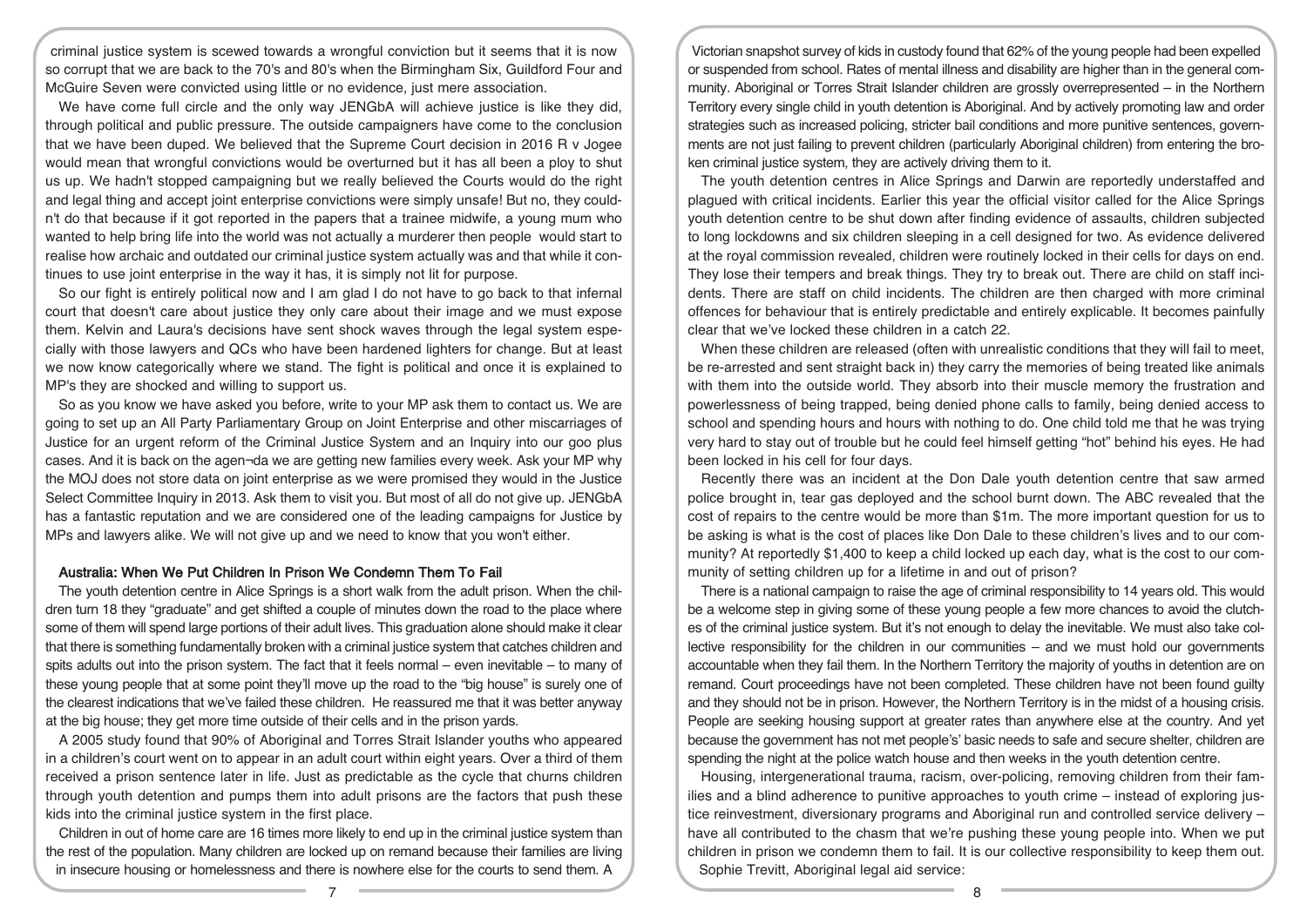## Decline in Community Sentencing Blamed on Probation Privatisation

Owen Bowcott, Guardian: A sharp decline in the use of community sentences is due to trust breaking down between judges, magistrates and the probation service after privatisation, according to a study by a justice thinktank. Since 2011, there has been a 24% all in the number of non-custodial sentences imposed in England and Wales at a time when Scottish courts are using them far more frequently A report by the Centre for Justice Innovation (CJI) blames the decrease chiefly on disruption caused by changes introduced by Chris Grayling when he was justice secretary. Those changes split the former probation service into privately operated community rehabilitation companies (CRC) and a residual National Probation Service (NPS), which only deals with high-risk offenders.

Judges and magistrates remain largely unaware about what happens after they hand down a community sentence, the report, entitled Renewing Trust, says. Few of them witness the progress of, and compliance with, court orders. Many on the bench still want to use community sentences, recognising them as a vital option, says the report. "It is simply that their trust in them has been dented recently, largely by reforms imposed by policymakers on hard-working probation practitioners in both the NPS and CRCs."

At his annual press conference two weeks ago, the lord chief justice, Lord Burnett of Maldon, acknowledged recent difficulties. "There were very profound problems in the delivery of the monitoring and implementation of community sentences for some time and … as a result, judges did lose confidence in it," he said. "It was simply that it became clear that many people were not complying with the orders, were breaching the orders, and little, if anything, was happening. The Ministry of Justice has been working hard with those who deliver community sentences and that problem is being resolved and so the confidence of sentences both in magistrates courts and crown courts is increasing." The CJI report found the number of drug rehabilitation and mental heath treatment requirements being issued by the courts had fallen by more than half from peaks earlier in the decade. A shortage of funding for treatment in community places was also blamed.

Phil Bowen, the director of the CJI, said: "Despite the best efforts of practitioners on the ground, our report shows that the trust of sentencers in community sentences is fraying. "While sentencers still see community sentences as a vital option, the combination of cuts to justice budgets and the government's poorly implemented privatisation reforms to probation means that their trust in probation's ability to deliver them has been dented over the past six years."

Commenting on the report, John Bache, the national chair of the Magistrates' Association, said: "We share [this report's] concerns about magistrates' confidence in community sentences … There is an urgent need to ensure that effective community sentences are made available in every area of the country. "Sentencers should also be given opportunities to review the progress made by offenders on community sentences. This would enable magistrates to give community sentences with confidence, knowing that they will help offenders to turn their lives around."

#### More Prisoners to Get Phones in Cells in Drive to Cut Violence

Aamna Mohdin, Guardian: Thousands more prisoners will be able to make phone calls from their cells as part of government plans to reduce violence and reoffending. In July, the government announced plans to install in-cell phones in 20 prisons in England and Wales to tackle the flow of illegal mobiles and reduce tension on wings. Under a further £10m roll-out, funded by additional money allocated to prisons in the budget, the number of prisons with phones in cells will rise to 50 by March 2020. Many prisoners queue for public phones on the landings, which

can act as a trigger for violence and fuel demand for illicit mobile phones, the Ministry of Justice said. It hopes the expansion of in-cell phones will also reduce the rates of reoffending, which is estimated to cost £15bn a year. The expansion of in-cell phone aims to also improve rehabilitation by allowing prisoners to make calls in private at a time that fits with their families, thus helping to maintain ties. Last year, a report by Lord Farmer (pdf) found that good family relationships were "indispensable"to the set of changes the government plans for prisons.

The justice secretary, David Gauke, said: "At this time of year more than any other we're reminded of the importance of family, and there can be few groups that this applies to more than prisoners. "In-cell telephones provide a crucial means of allowing prisoners to build and maintain family relationships, something we know is fundamental to their rehabilitation. Introducing them to more prisons is a recognition of the contribution I believe in-cell telephones make to turning prisons into places of decency where offenders have a real chance to transform their lives." The MoJ added that the phones also provided easier access to support services such as the Samaritans and Mind.

Authorities have identified the illegal use of mobiles as one of the most significant threats faced by prisons. In the 12 months to March, there were 10,643 incidents where mobile phones were found in prisons, a 15% increase on the previous year. The government has also introduced body scanners and improved searching techniques to stop mobiles getting in. All calls on the in-cell phones are recorded and can only be made to a small number of preapproved numbers. Prisoners will continue to pay to make calls, the MoJ added. If a prisoner is suspected of using the phone for criminal activity, their calls can be monitored and governors have the power to remove phones from those who have misused them.

#### Open Justice Charter - Centre for Criminal Appeals

It is common sense that for our criminal justice system to be effective, the defence, prosecution and judge(s) must have access to the information and evidence that provides the facts on which any court decisions are based.

The information gathered in the investigation and trial process is a vital tool for criminal investigation and prosecutions in future cases, as well as for appeals of old cases. However, this resource is currently not always available to support such enquiries.

Accountability in any justice system is always a matter of access to information. Compared to other countries, British Justice lacks accountability, as access to information about how the system is functioning is restricted so severely.

The following "Open Justice" measures are proposed as a solution to these problems. Access to recordings of court proceedings

1. Recordings of all criminal court proceedings including those made in the past should always be the property of HM Courts & Tribunals Service, and should be provided without cost to any person sentenced to serve time in prison, via that service, and not via private court reporting companies.

2. No recordings of criminal court proceedings should be destroyed until at least seven years after the end of the prison term and any post-release licence period imposed.

3. A transcript of the Crown Court Judge's Summing Up should be kept indefinitely and made publicly available at no cost to the convicted person, as a printed transcript.

4. Unavailability of a complete recording of the trial in any future case should in itself constitute a ground of appeal.

II. Access to police documentation

1. Where a trial could result in a prison sentence, the defence should by default have